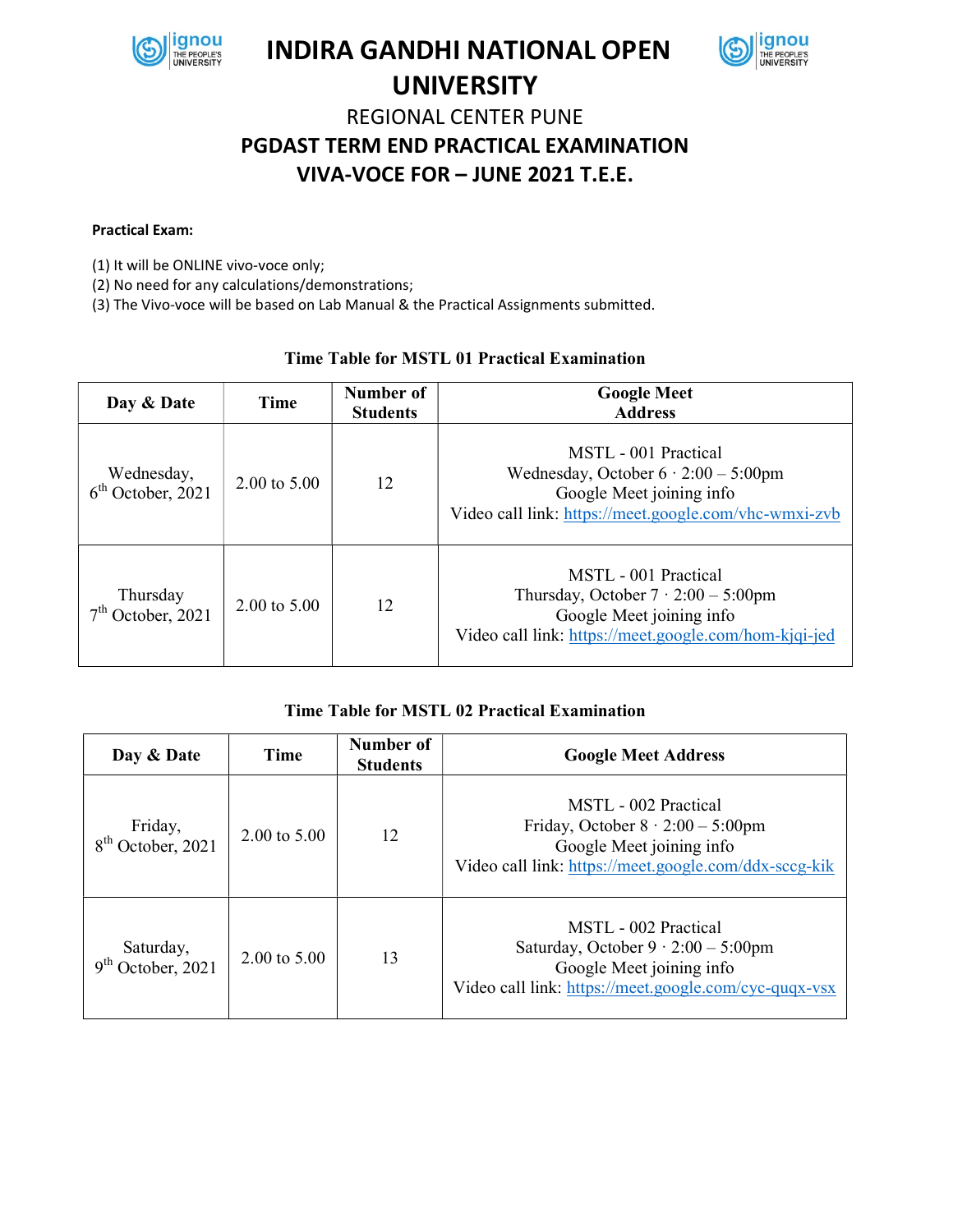### List of eligible learners Batch wise

| SRNO           | <b>ENRNO</b> | <b>NAME</b>                    | <b>COURSE</b>  | Date           | Time                 |
|----------------|--------------|--------------------------------|----------------|----------------|----------------------|
| $\mathbf{1}$   | 185949747    | ANKUR SRIVASTAVA               | MSTL001        | 06th Oct -2021 | 02:00 PM to 05:00 PM |
| $\overline{2}$ | 185950702    | PAARTH JITENNDRRA GORRADIA     | MSTL001        | 06th Oct -2021 | 02:00 PM to 05:00 PM |
| 3              | 190774459    | RUTUJA SANJAY PANDHARKAR       | <b>MSTL001</b> | 06th Oct -2021 | 02:00 PM to 05:00 PM |
| 4              | 190782456    | NILESH DHARRAO NIKAM           | MSTL001        | 06th Oct -2021 | 02:00 PM to 05:00 PM |
| 5              | 195545056    | NIKHIL RAMESHRAO KUNTE         | MSTL001        | 06th Oct -2021 | 02:00 PM to 05:00 PM |
| 6              | 195554560    | SAIKIRAN NARSAIAH PASIKANTI    | MSTL001        | 06th Oct -2021 | 02:00 PM to 05:00 PM |
| 7              | 195578552    | <b>ZULFIKAR S KHAN</b>         | MSTL001        | 06th Oct -2021 | 02:00 PM to 05:00 PM |
| 8              | 2000391146   | <b>ANIL YADAV</b>              | MSTL001        | 06th Oct -2021 | 02:00 PM to 05:00 PM |
| 9              | 2000471730   | <b>GUNJEET SINGH JEETLA</b>    | MSTL001        | 06th Oct -2021 | 02:00 PM to 05:00 PM |
|                |              | MAHENDRA GHISULAL              |                |                |                      |
| 10             | 2000963600   | RAJPUROHIT                     | MSTL001        | 06th Oct -2021 | 02:00 PM to 05:00 PM |
| 11             | 2002600477   | OMKAR DURGADAS NAIDU           | MSTL001        | 06th Oct -2021 | 02:00 PM to 05:00 PM |
| 12             | 2002688196   | SIDDHARTH GUPTA                | MSTL001        | 06th Oct -2021 | 02:00 PM to 05:00 PM |
|                |              |                                |                |                |                      |
| 1              | 2003435320   | SIDDHARTH D GAWAI              | MSTL001        | 07th Oct -2021 | 02:00 PM to 05:00 PM |
| $\overline{2}$ | 2003622465   | <b>CHOUGULE SANTOSH RAMDAS</b> | MSTL001        | 07th Oct -2021 | 02:00 PM to 05:00 PM |
| 3              | 2004324547   | SANDIP BRAHMACHARY             | MSTL001        | 07th Oct -2021 | 02:00 PM to 05:00 PM |
| 4              | 2005383267   | YOGESH PRABHAKAR KATYARMAL     | <b>MSTL001</b> | 07th Oct -2021 | 02:00 PM to 05:00 PM |
| 5              | 2005565404   | AARATI GEORGE PARAKKAL         | MSTL001        | 07th Oct -2021 | 02:00 PM to 05:00 PM |
| 6              | 2005844878   | <b>MARCUS RICHARD</b>          | MSTL001        | 07th Oct -2021 | 02:00 PM to 05:00 PM |
| $\overline{7}$ | 2005987713   | <b>VIVEK LAXMIKANT SHUKLA</b>  | MSTL001        | 07th Oct -2021 | 02:00 PM to 05:00 PM |
| 8              | 2005992427   | NIDHI NILESH JASOLIYA          | MSTL001        | 07th Oct -2021 | 02:00 PM to 05:00 PM |
| 9              | 2006247727   | <b>SWAPNIL PATIL</b>           | MSTL001        | 07th Oct -2021 | 02:00 PM to 05:00 PM |
| 10             | 2006301875   | SHREYA JAYESH KHARA            | MSTL001        | 07th Oct -2021 | 02:00 PM to 05:00 PM |
| 11             | 2007018875   | ANKITA SANDIP SHELKE           | MSTL001        | 07th Oct -2021 | 02:00 PM to 05:00 PM |
| 12             | 2007421793   | VAISHALI PRABHAKAR MARKAD      | MSTL001        | 07th Oct -2021 | 02:00 PM to 05:00 PM |
|                |              |                                |                |                |                      |
| $\mathbf{1}$   | 185949747    | <b>ANKUR SRIVASTAVA</b>        | MSTL002        | 08th Oct -2021 | 02:00 PM to 05:00 PM |
| 2              | 185949880    | <b>ABHISHEK SHARMA</b>         | MSTL002        | 08th Oct -2021 | 02:00 PM to 05:00 PM |
| 3              | 185950702    | PAARTH JITENNDRRA GORRADIA     | MSTL002        | 08th Oct -2021 | 02:00 PM to 05:00 PM |
| 4              | 187585747    | ABHANG PRAJAKTA DILIP          | MSTL002        | 08th Oct -2021 | 02:00 PM to 05:00 PM |
| 5              | 190782456    | NILESH DHARRAO NIKAM           | MSTL002        | 08th Oct -2021 | 02:00 PM to 05:00 PM |
| 6              | 195545056    | NIKHIL RAMESHRAO KUNTE         | MSTL002        | 08th Oct -2021 | 02:00 PM to 05:00 PM |
| 7              | 195554560    | SAIKIRAN NARSAIAH PASIKANTI    | MSTL002        | 08th Oct -2021 | 02:00 PM to 05:00 PM |
| 8              | 195578552    | <b>ZULFIKAR S KHAN</b>         | MSTL002        | 08th Oct -2021 | 02:00 PM to 05:00 PM |
| 9              | 2000391146   | <b>ANIL YADAV</b>              | MSTL002        | 08th Oct -2021 | 02:00 PM to 05:00 PM |
| 10             | 2000471730   | <b>GUNJEET SINGH JEETLA</b>    | MSTL002        | 08th Oct -2021 | 02:00 PM to 05:00 PM |
|                |              | <b>MAHENDRA GHISULAL</b>       |                |                |                      |
| 11             | 2000963600   | RAJPUROHIT                     | MSTL002        | 08th Oct -2021 | 02:00 PM to 05:00 PM |
| 12             | 2002600477   | OMKAR DURGADAS NAIDU           | MSTL002        | 08th Oct -2021 | 02:00 PM to 05:00 PM |
|                |              |                                |                |                |                      |
| 1              | 2002688196   | SIDDHARTH GUPTA                | MSTL002        | 09th Oct -2021 | 02:00 PM to 05:00 PM |
| $\overline{2}$ | 2003435320   | SIDDHARTH D GAWAI              | MSTL002        | 09th Oct -2021 | 02:00 PM to 05:00 PM |
| 3              | 2003622465   | <b>CHOUGULE SANTOSH RAMDAS</b> | MSTL002        | 09th Oct -2021 | 02:00 PM to 05:00 PM |